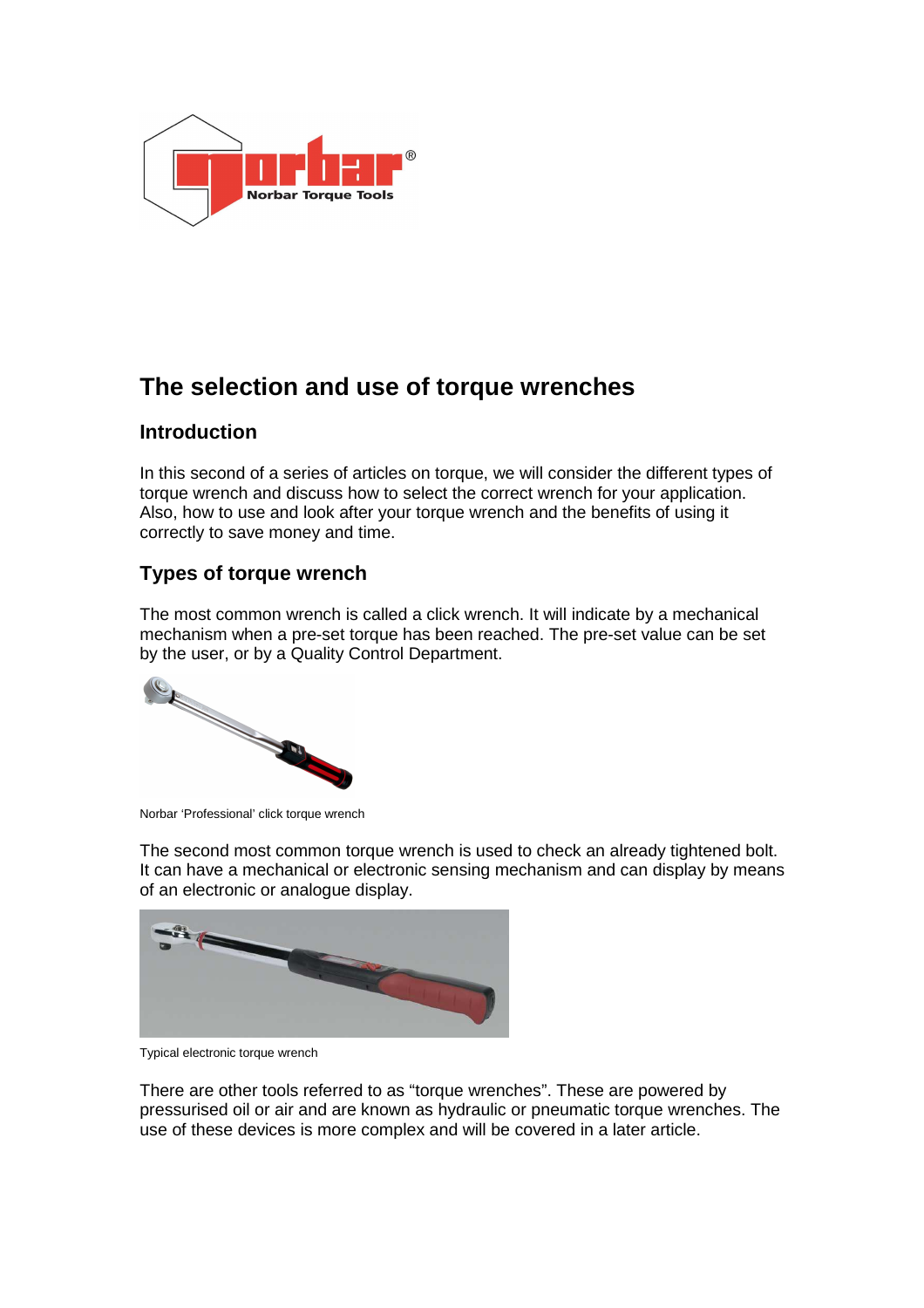### **Torque Wrench Standards**

All hand tools have standards against which they should be made. In the case of torque wrenches there are four standards that are often quoted. Two are American: ANSI/ASME B107/14 and GGG 686D. One is International, ISO6789, and one is Chinese, JJG 707.

These standards define the accuracy and durability of torque wrenches. They are similar in their requirements although each one is a little bit different. The American and International standards require most torque wrenches to give a reading or "click" that is within 4% of the test equipment value. This value can be achieved when the wrench is new, but different quality torque wrenches will lose their accuracy at different rates. The standards normally call for the accuracy to be maintained for a minimum of 5000 cycles. In reality some low quality torque wrenches available on the market can last only 200 cycles before the accuracy is lost while high quality items last for 20,000 cycles or more.

#### **Benefits of using a torque wrench**

Most torque wrenches are used for tightening nuts and bolts accurately although there are also some other uses. These other uses will be discussed in another article. There are two main reasons why we use a torque wrench.

One reason is to achieve the correct level of tightness. The bolt needs to be stretched to create a clamping force on the assembly. If the torque value is too low, the assembly will not be secure. If the torque is too high, the bolt may break. The torque wrench allows the operator to tighten the bolt as the designer intended. The other reason to use a torque wrench is to be consistent on every bolt in the assembly. Used properly the torque wrench will ensure that all bolts have the same torque applied.

The effect of badly tightened bolts can be seen in lost time, money and lives. A machine stops working and takes weeks to repair. A bridge collapses. A wheel comes free from a truck and hits a car travelling in the other direction. Good quality torque wrenches do save time, money and lives.

#### **Techniques for using a torque wrench**

The largest part of the uncertainty comes from the operator. Problems will arise if the torque value cannot be set correctly. Unfortunately many wrenches have a scale that is difficult to read, or becomes worn away with use. It can also be difficult to position the cursor accurately. Some wrenches have a vernier scale to help. These will only work with one set of units. Be sure whether the vernier is designed for the N.m, kgf.m or lbf.ft scale.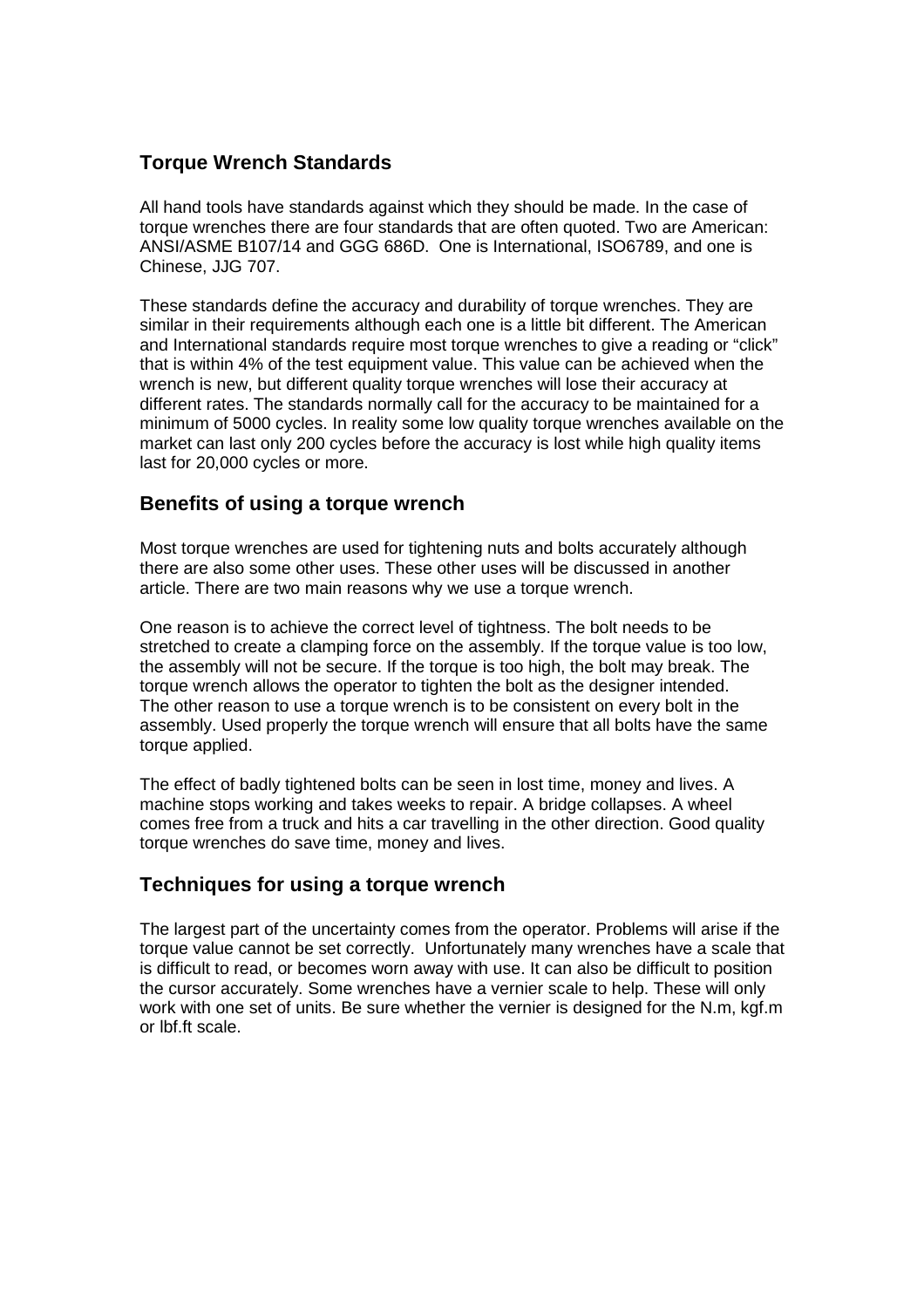

The operator will also affect the torque by using the wrench too fast. The "click" wrench is designed to give a physical signal when the desired torque is reached. If the wrench is operated too quickly, the torque will go too high before the operator can stop.

With dial or electronic indicating wrenches, the operator must be able to see the dial or display. This can be difficult in applications where there is poor light or limited access. Finally the operator must apply a smooth and slow force at 90 degrees to the wrench. Side loads can alter the torque applied and may cause the wrench to slip off the bolt.

#### **Maintenance, Checking and Calibration**

Torque wrenches have moving parts and are affected by corrosion and dirt in the mechanism. They should be kept clean and in a storage box. They should not be dismantled without calibration and adjustment afterwards as dismantling and reassembly will affect the torque values.

Although considered by some to be good practice, extensive testing has clearly shown that unwinding a Norbar torque wrench to its minimum setting, hence relaxing the spring between uses, has no effect upon the wrench calibration.

However, if left for a long period of time without use, it is desirable to reduce the setting to the minimum scale value (often 20% of the maximum). The tool should never be adjusted to zero because this can adversely affect the calibration of the wrench.



If the torque wrench has not been used for a day, it should be exercised about five times before use to redistribute any grease that had dried up or been squeezed out. For safety critical or high volume applications it is common to check the wrench every day or every week.